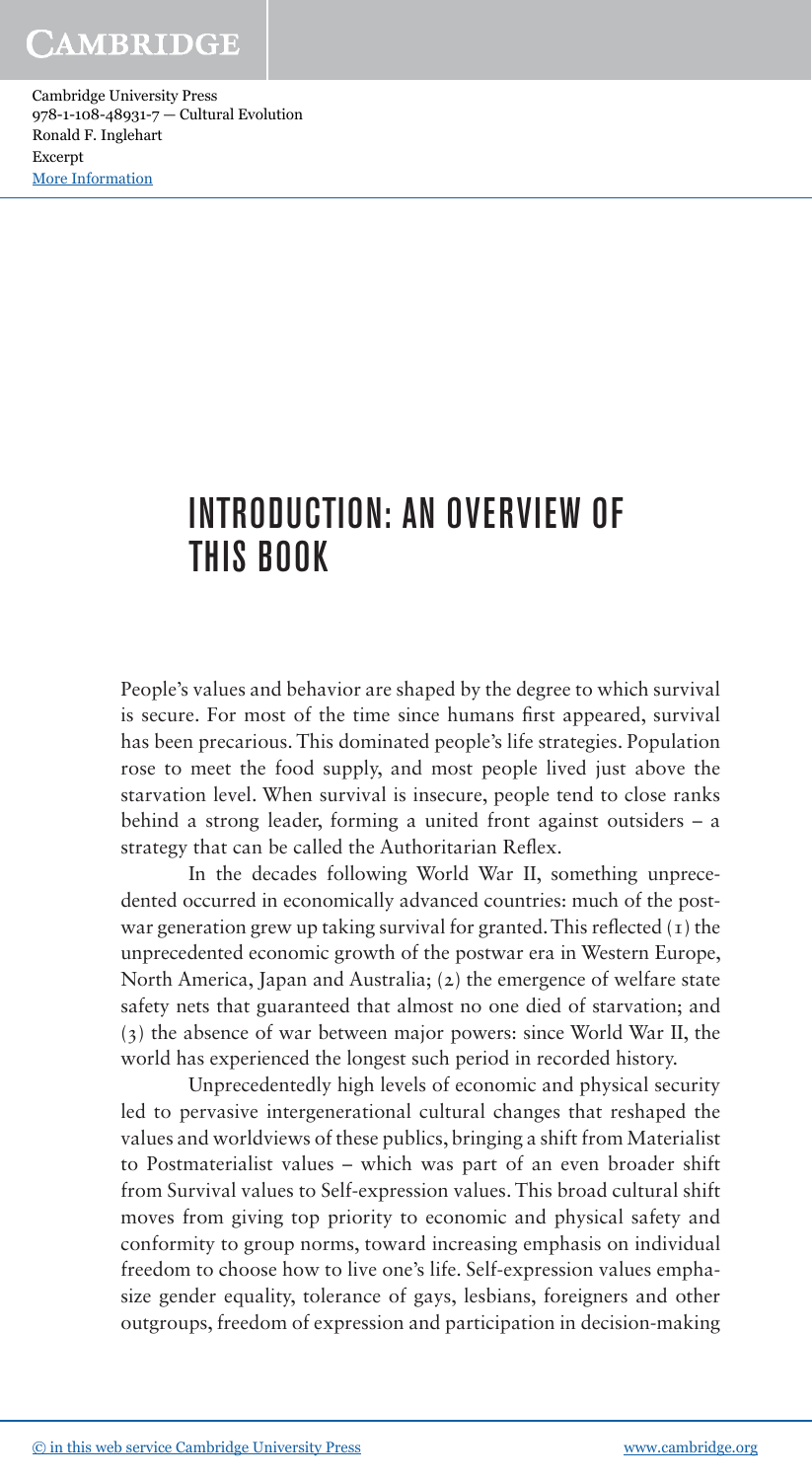Cambridge University Press 978-1-108-48931-7 — Cultural Evolution Ronald F. Inglehart Excerpt [More Information](www.cambridge.org/9781108489317)

#### 2 / Introduction

in economic and political life. This cultural shift brought massive social and political changes, from stronger environmental protection policies and anti-war movements, to higher levels of gender equality in government, business and academic life, and the spread of democracy.

Long before this happened, substantial cross-cultural difference already existed that can be traced to geographically shaped differences in vulnerability to disease and hunger. Various analysts, working from different perspectives, have described these cultural differences as Collectivism versus Individualism, Survival versus Self- expression values, or Autonomy versus Embeddedness, but they all tap a common dimension of cross-cultural variation that reflects a society's level of "existential security" – the degree to which survival seems safe or insecure. During the decades since World War II, growing existential security has been propelling most of the world's societies toward greater emphasis on Individualism, Autonomy and Self-expression values.

Countries that rank high on Self-expression values are much likelier to adopt legislation favorable to gays and lesbians than societies that emphasize Survival values. They also tend to rank high on the UN Gender Empowerment Measure, which reflects the extent to which women hold high positions in political, economic and academic life. Survey data demonstrate that the underlying norms have been changing for fifty years, while these societal changes are relatively recent. The cultural changes preceded the institutional changes and seem to have contributed to them.

High levels of existential security are also conducive to secularization – a systematic erosion of religious practices, values and beliefs. Secularization has spread among the publics of virtually all advanced industrial societies during the past fifty years. Nevertheless, the world as a whole now has more people with traditional religious views than ever before, because secularization has a strong negative impact on human fertility rates. Practically all of the countries in which secularization is most advanced now have fertility rates far below the replacement level – while many societies with traditional religious orientations have fertility rates two or three times as high as the replacement level.

Mass attitudes toward both gender equality and homosexuality have been changing in a two-stage process. The first phase was a gradual shift toward greater tolerance of gays and greater support for gender equality, which took place as younger generations replaced older ones. Eventually, this reached a threshold at which the new norms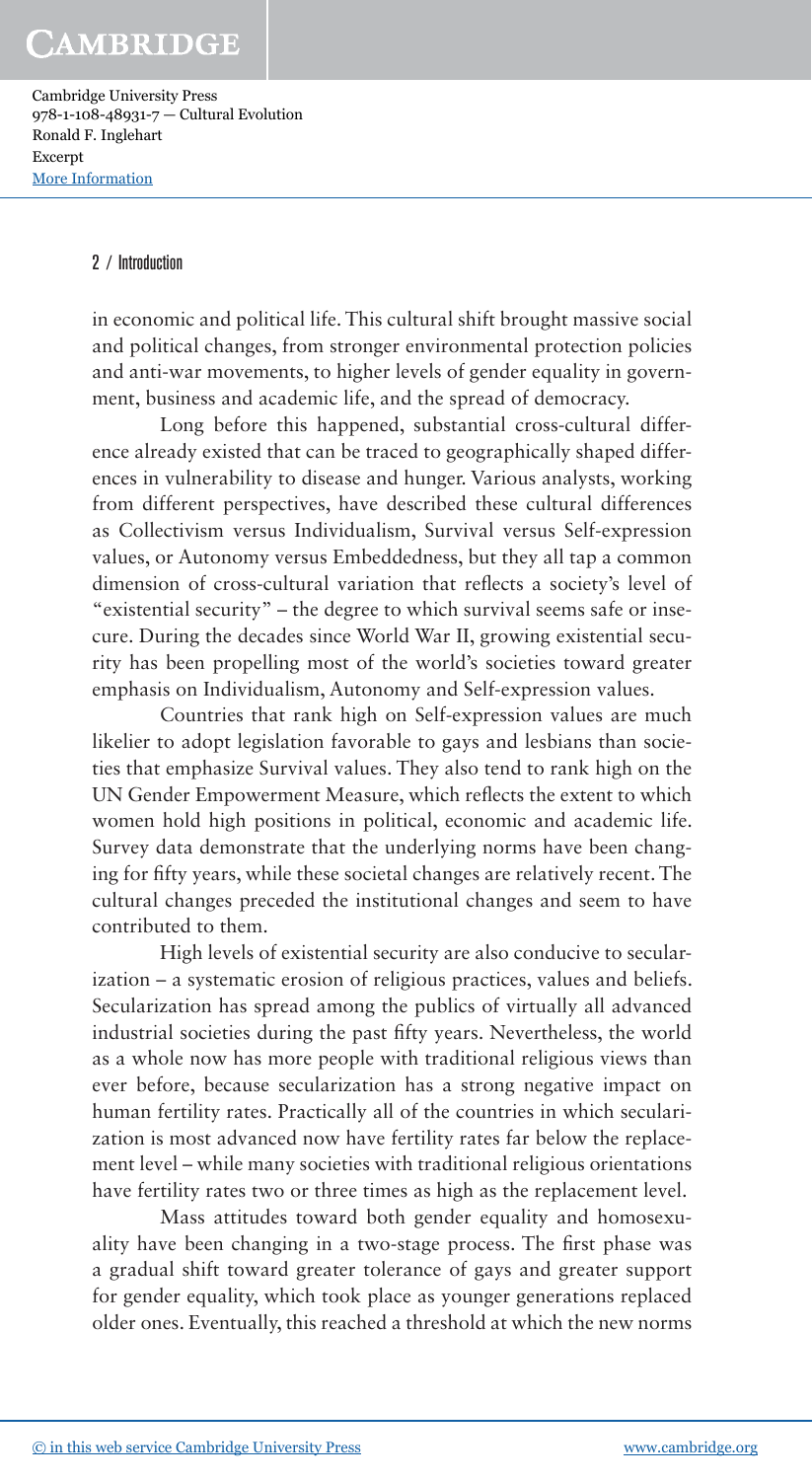Cambridge University Press 978-1-108-48931-7 — Cultural Evolution Ronald F. Inglehart Excerpt [More Information](www.cambridge.org/9781108489317)

#### 3 / Introduction

were seen as dominant in high-income societies. Conformist pressures then reversed polarity and began to support changes they had formerly opposed, bringing much more rapid cultural changes than those produced by population replacement. By 2015, a majority of the US Supreme Court supported same-sex marriage: even elderly judges wanted to be on the right side of history.

This "feminization" of cultural norms in developed societies has also contributed to declining rates of violence and declining willingness to fight for one's country. Moreover, countries that have high levels of Self- expression values are much likelier to be genuine democracies than countries that rank low on these values. But do Self-expression values lead to democracy, or does democracy cause Self-expression values to emerge? The causal flow seems to move mainly from Selfexpression values to democracy. Democratic institutions do not need to be in place for Self-expression values to emerge. In the years preceding the massive global wave of democratization that occurred around 1990, Self- expression values had emerged through a gradual process of intergenerational value change, not only in Western democracies but also in many authoritarian societies. Accordingly, once the threat of Soviet military intervention was withdrawn, countries with high levels of Self-expression values moved swiftly toward democracy.

Cultural change reflects changing strategies to maximize human happiness. In agrarian societies with little or no economic development or social mobility, religion makes people happier by lowering their aspirations in this life, and promising that they will be rewarded in an afterlife. But modernization brings economic development, democratization and growing social tolerance – which are conducive to happiness because they give people more freedom of choice in how to live their lives. Consequently, although *within* most countries religious people are happier than less- religious people, the people of modernized but secular countries are happier than the people of less-modernized but highly religious countries. Thus, though religion is conducive to happiness under pre-modern conditions, once high levels of economic development become possible, the modern strategy can be even more effective than the traditional strategy as a way to maximize happiness.

But *can* human happiness be maximized? Until recently, it was widely held that happiness fluctuates around fixed set-points (possibly determined by genetic factors) so that neither individuals nor societies can lastingly increase their happiness. That claim is not true, as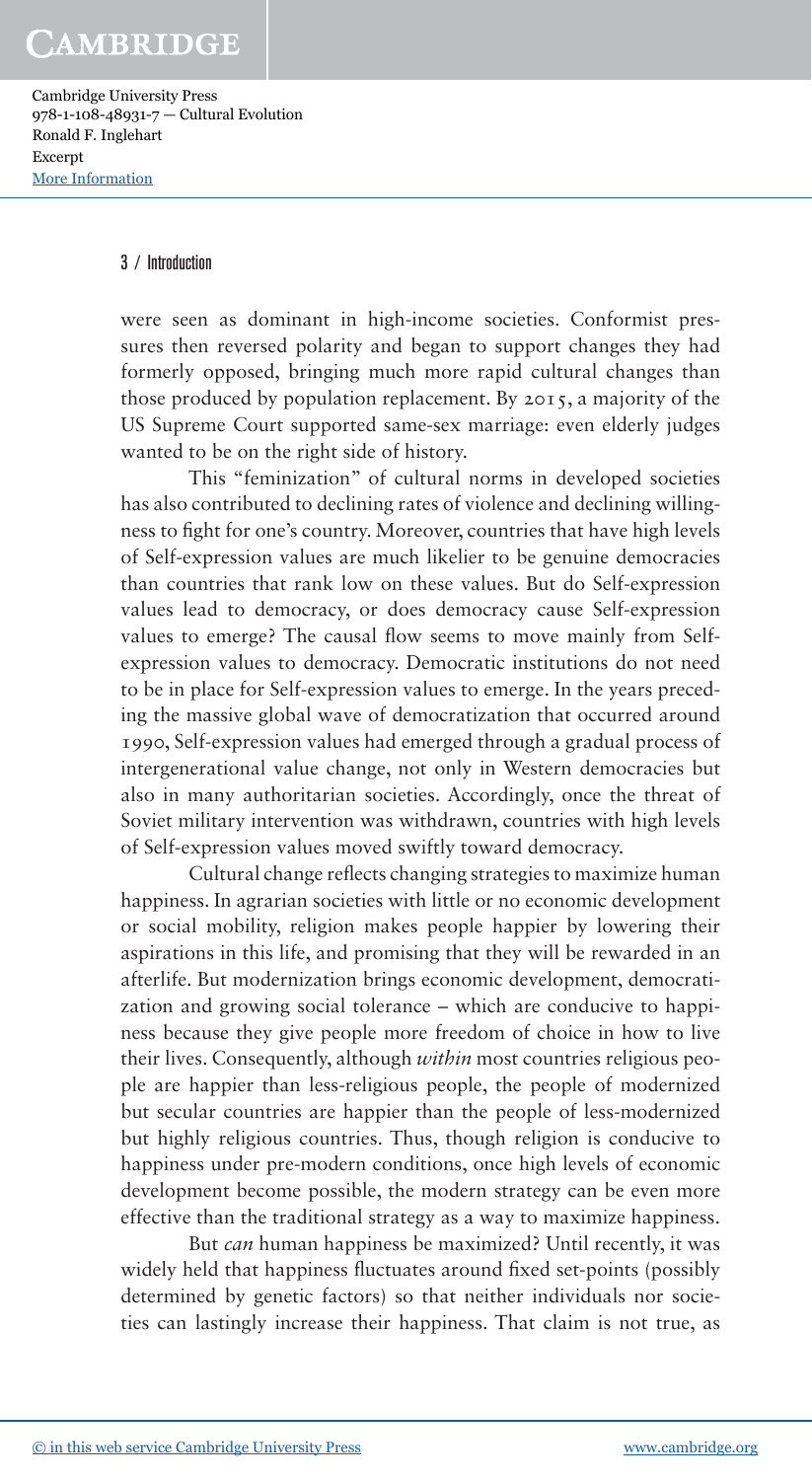Cambridge University Press 978-1-108-48931-7 — Cultural Evolution Ronald F. Inglehart Excerpt [More Information](www.cambridge.org/9781108489317)

#### 4 / Introduction

this book demonstrates. From 1981 to 2011 happiness rose in 52 of the 62 countries for which substantial time- series data were available, and fell in only 10; during the same period, life satisfaction rose in 40 countries and fell in only 19 (3 showed no change). The two most widely used indicators of happiness rose in an overwhelming majority of countries. Why?

The extent to which a society allows free choice has a major impact on happiness. During the three decades after 1981, economic development, democratization and rising social tolerance increased the extent to which people in most countries have free choice in economic, political and social life, bringing higher levels of happiness. The shift from Survival values to Self-expression values seems conducive to greater happiness and life satisfaction.

In recent decades, globalization has transferred massive amounts of capital and technology to other parts of the world, bringing rapid economic growth especially in East Asia, Southeast Asia and India . Half the world's people are escaping from subsistence- level poverty. In the long run, this is likely to produce cultural and political changes similar to those it has already produced in high-income countries. But outsourcing now puts the workers of high-income countries in competition with the workers of low- income countries, exporting jobs and undermining the bargaining power of rich countries' workers. Automation has played an even greater role in reducing the number of industrial workers, who are now a small minority of the workforce in developed countries.

Initially, their jobs were replaced by large numbers of wellpaid jobs in the service sector. But high- income societies such as the USA are entering a new phase of development that we refer to as Artificial Intelligence Society. It has the potential to abolish poverty and extend human health and life expectancy, but if left to market forces alone it tends to produce a winner-takes-all society in which the gains go almost entirely to those at the very top. In high-income countries, inequality of both income and wealth have been rising sharply since 1970. In 1965, the CEOs of major corporations in the USA were paid 20 times as much as their average employee. By 2012, they were paid 354 times as much. Unless offset by appropriate government policies, this winner-takes-all tendency undermines longterm economic growth, democracy and the cultural openness that was launched in the postwar era.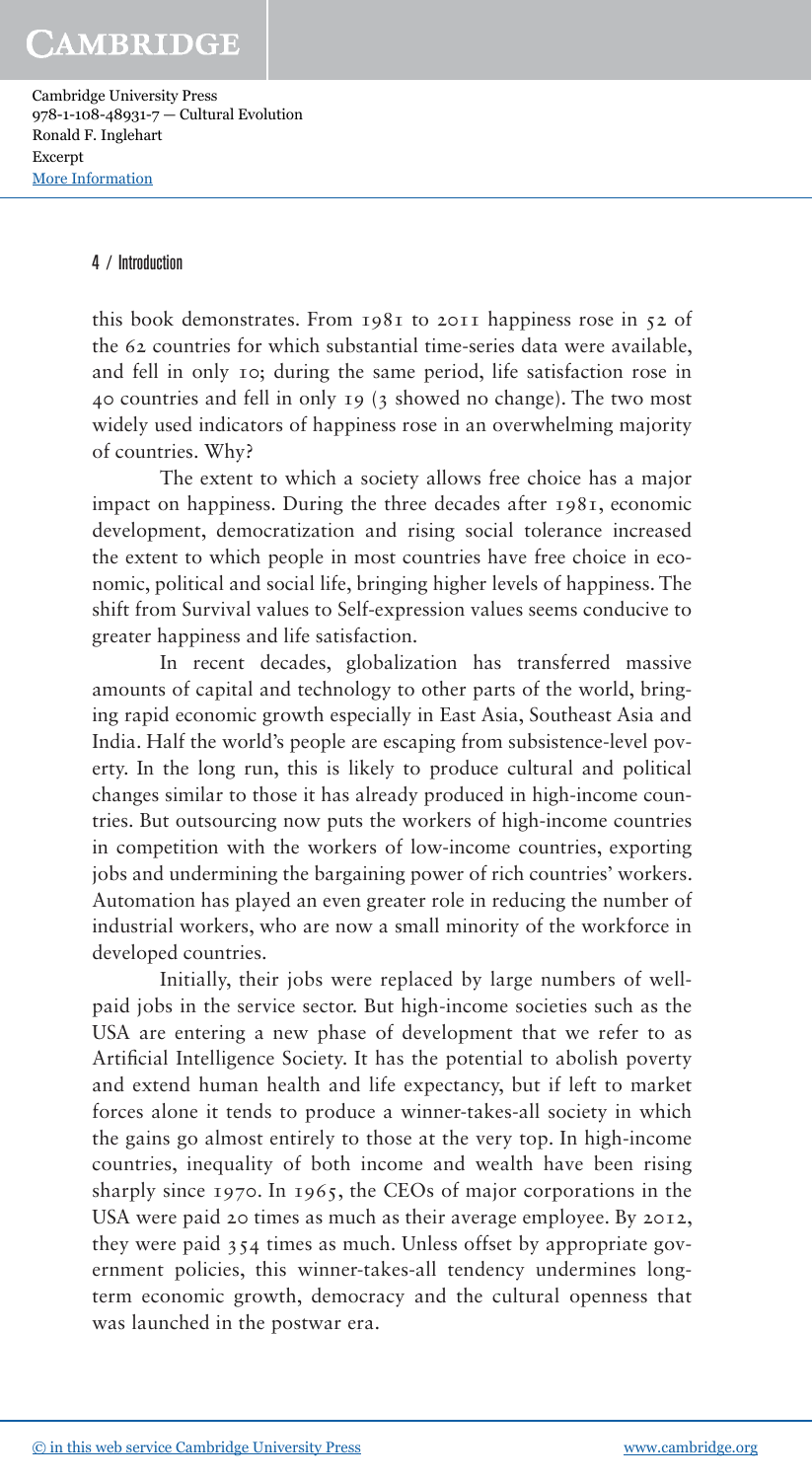Cambridge University Press 978-1-108-48931-7 — Cultural Evolution Ronald F. Inglehart Excerpt [More Information](www.cambridge.org/9781108489317)

#### 5 / Pushing the Envelope

Artificial intelligence makes it possible for computer programs to replace not just industrial workers but also highly educated people, including lawyers, doctors, professors, scientists and even computer programmers. In high-income countries such as the USA, the real incomes of industrial workers have declined since 1970 and the real incomes of those with college degrees and post-graduate degrees have declined since 1991.

In Artificial Intelligence Society, the central economic conflict is no longer between the working class and the middle class, but between the 1 percent and the 99 percent, as Nobel prize- winning economist Joseph Stiglitz has put it.<sup> $1$ </sup> Secure, well-paid jobs are disappearing – not just for the working class but even for the highly educated.

High levels of existential security are conducive to a more tolerant, open outlook – but conversely, declining existential security triggers an Authoritarian Reflex that brings support for strong leaders, strong in-group solidarity, rigid conformity to group norms and rejection of outsiders. This reflex is currently bringing growing support for xenophobic populist authoritarian movements in many countries, from France's National Front, to the United Kingdom's exit from the European Union, to the rise of Donald Trump in the USA. But – unlike the xenophobic authoritarianism that emerged during the Great Depression – this does not result from objective scarcity. These societies possess abundant resources. Insecurity today results from growing inequality –which is ultimately a political question. With appropriate political realignment, governments could be elected that restored the high levels of existential security that were conducive to the increasingly confident and tolerant societies that emerged in the postwar era.

### Pushing the Envelope

This book presents a new version of modernization theory – Evolutionary Modernization theory – which generates a set of hypotheses that we test against a unique data base: from 1981 to 2014, the World Values Survey and European Values Study carried out hundreds of surveys in more than 100 countries containing over 90 percent of the world's population.<sup>2</sup> Figure I.1 depicts these countries. The data, together with the questionnaires and fieldwork information, can be downloaded from the WVS website at www.worldvaluessurvey.org/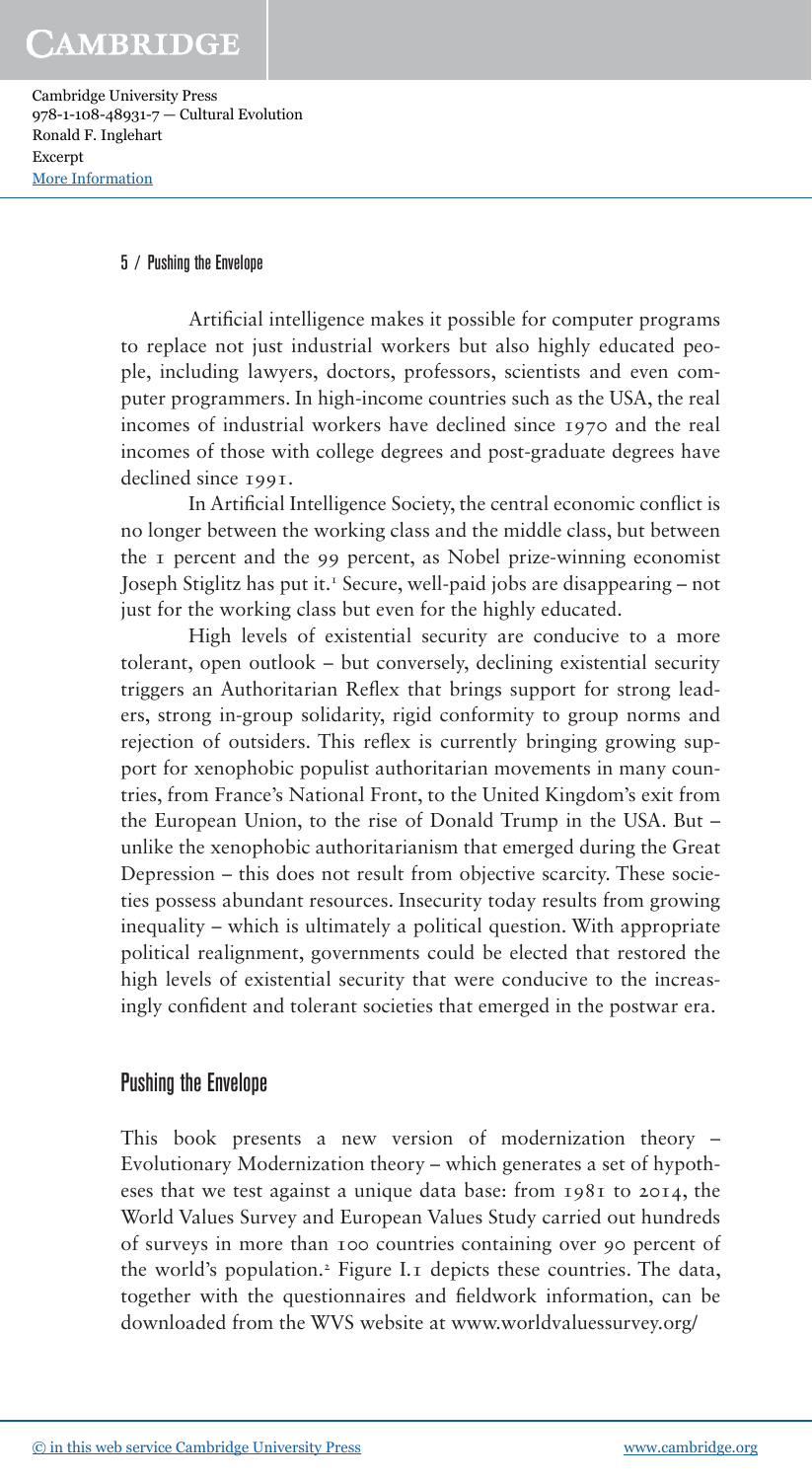Cambridge University Press 978-1-108-48931-7 — Cultural Evolution Ronald F. Inglehart Excerpt [More Information](www.cambridge.org/9781108489317)

#### 6 / Introduction



**Figure I.1** Countries that have been surveyed at least once in the Values Surveys are darkly shaded. These countries contain over 90 percent of the world's population.

Some cross-national survey projects limit themselves to conducting surveys in countries with long-established survey research organizations. This is intended to ensure that they obtain high- quality fieldwork, but it largely limits them to doing research in high-income societies. From the start, the World Values Survey has endeavored to cover the full range of variation, including low- income countries. Two effects work against each other here: (a) the presumed increase in measurement error that comes from including lower-income societies with less- developed survey research infrastructure – which tends to weaken the correlations between attitudes and predictor variables; and (b) the increased analytical leverage that comes from including the full range of societies – which tends to strengthen these correlations. Which effect is stronger? The results are unequivocal. If the presumably lower quality of the data from lower-income countries outweighed the analytical leverage gained from their inclusion, including them would weaken one's power to predict relevant societal phenomena. Empirical analysis reveals that the predictive power from analyzing all available societies is considerably stronger than that obtained by analyzing only the data from high-income countries:<sup>3</sup> the gains obtained by analyzing the full range of variation more than compensates for any loss of data quality.